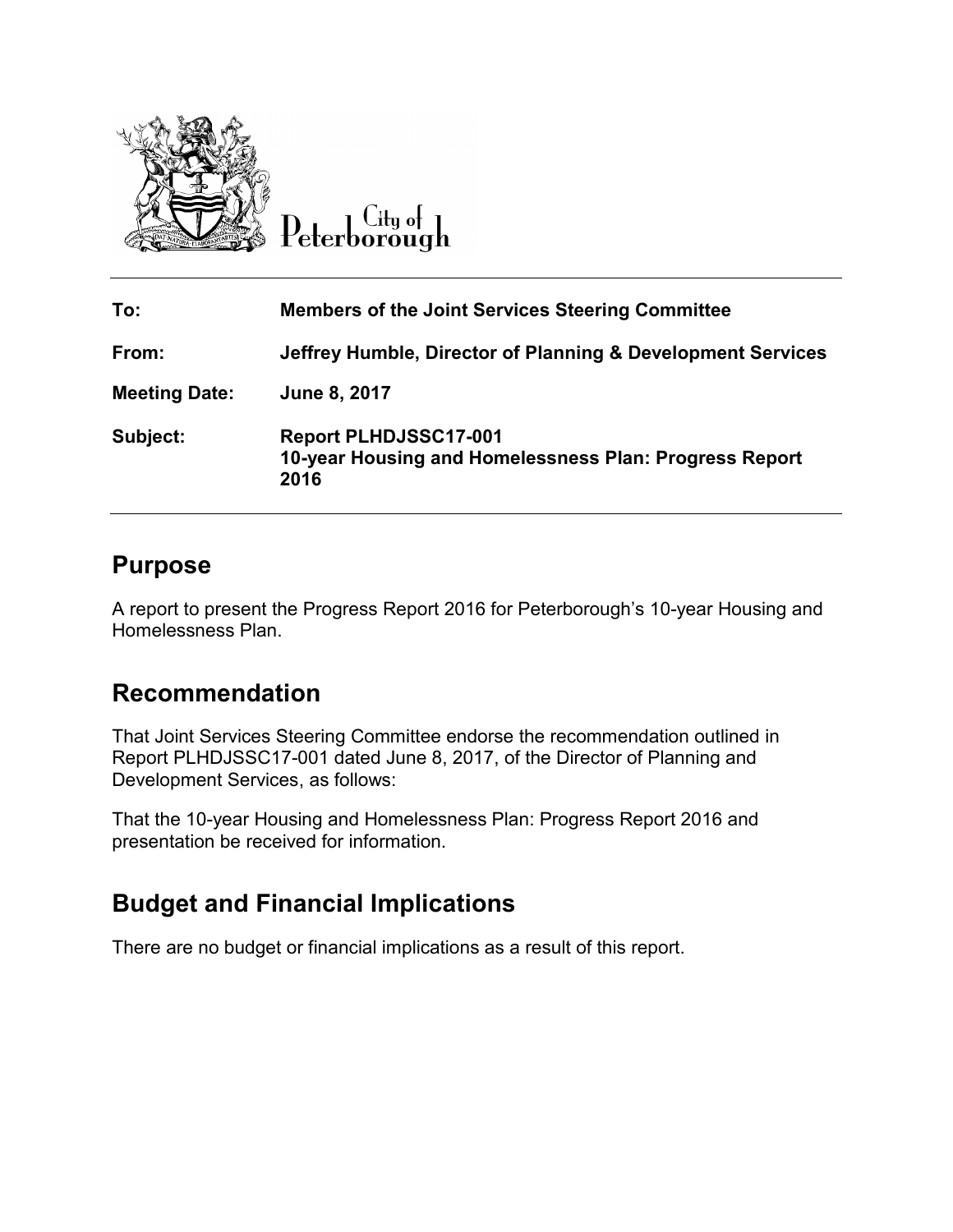# **Background**

The Housing Services Act 2011, requires the City of Peterborough, in its role as Service Manager, to have a 10-year Housing and Homelessness Plan, and to report annually on the progress made towards targets included in the plan. The City of Peterborough's 10 year Housing and Homelessness Plan (the Plan) was launched in 2014.

The Progress Report 2016, attached as Appendix A, highlights key accomplishments under nine of the 20 commitments set out in the Plan, from developing and sharing best practices for addressing chronic homelessness to helping renters become homeowners.

Staff will be in attendance at the June 8, 2017 Joint Services Steering Committee meeting to provide a brief overview of the Progress Report 2016.

### **Highlights**

The Progress Report highlights progress made in 2016 including:

- 32 of the most vulnerable people who have been chronically homeless are now housed in supportive housing through Housing Now and Addiction Supportive Housing units;
- 76 low- and moderate-income households got help to repair their home or move from rental to homeownership;
- 47 units of affordable housing are in development;
- 165 people who were at risk of homelessness were helped by the Homelessness Coordinated Response Team; and
- The Homelessness Coordinated Response Team is being replicated in other communities.

#### **Priority Actions for 2017**

Key priorities for 2017 are outlined on page 10 of Appendix A, and include:

- Pursuing new funding opportunities for supportive housing for people with complex needs;
- Renewing the Shareholder Direction with Peterborough Housing Corporation (PHC) to enable PHC to take advantage of new flexibilities available to them under legislated changes to the Housing Services Act;
- Exploring a coordinated entry system and a "by-name list" for prioritization of homelessness programs and services; and
- Collaborating with PHC and the Township of Havelock-Belmont-Methuen on a new seniors housing development.